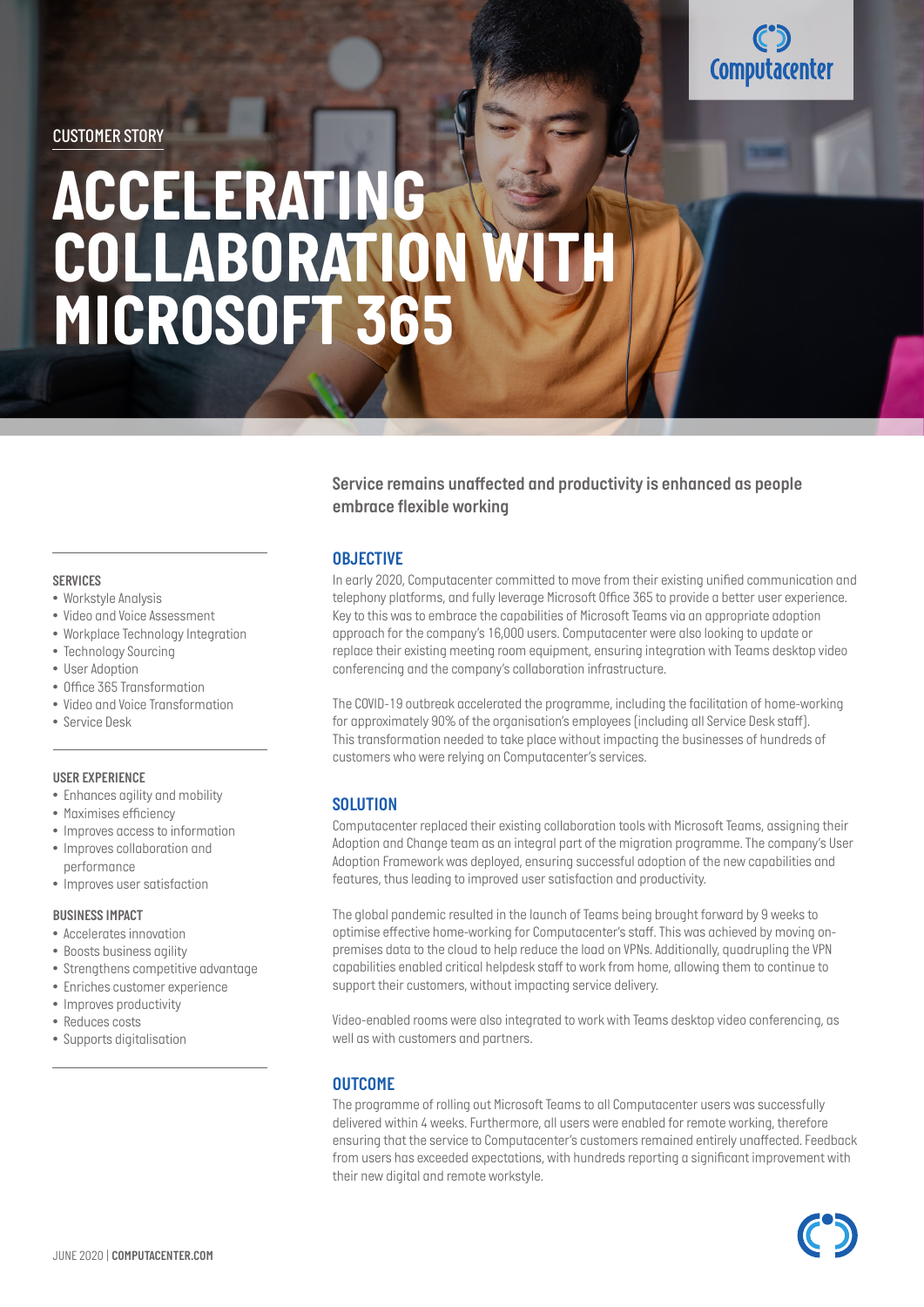# $\mathcal{C}$

*In embracing Microsoft Teams, it was vital that an appropriate adoption approach was deployed – ensuring that each of our 16,000 users could easily adapt to the new ways of working."*

*Jacky West, Head of Adoption, Computacenter*

## $GG$

*With the global outbreak of COVID-19, we had to rapidly adapt and accelerate our deployment of Microsoft Teams, to support homeworking of at least 90% of our staff, including all Service Desk personnel."*

*Stephen Pitt, Workplace Director, Computacenter*

### *OBJECTIVE*

#### *Fully embracing the collaborative capabilities of Microsoft Teams*

*Computacenter employs around 16,000 people throughout the world, working across a widespread network of office, customer, partner and mobile locations. Like any global organisation, the company relies on technology to keep its people connected and productive, and to collaborate with its customers.* 

*Computacenter made a strategic decision to migrate away from their existing platforms for unified communications and telephony, and to fully utilise use Microsoft 365. One of the most important aims was to fully embrace the collaborative capabilities within Teams. The approach needed to include appropriate communication, training, enablement and support.* 

*The overall objective was to derive improved collaboration, end user experience and productivity from a more integrated set of cloud-based tools. Rationalising Office 365 products and utilising the functionality already being paid for would also reduce cost.* 

*Complimentary to embracing Microsoft Teams as a product, Computacenter were also looking to integrate their video-enabled rooms. This was to be achieved by replacing older equipment with Microsoft Teams Room Systems and Surface Hubs, as well as providing gateway technologies from Pexip to the existing conferencing equipment.* 

*The unexpected COVID-19 pandemic meant that the programme required adaptation and an acceleration of the rollout. As an IT services provider, Computacenter's employees are used to working remotely from customer sites or abroad. However, working within Computacenter's network full-time, collaborating remotely with customers instead of being on customer sites, and using video conferencing to replace face-to-face meetings with customers or colleagues, was a sudden and major challenge for the infrastructure. In addition, not only was there an adoption challenge in switching from the old tools to the new, but also in adjusting to a new way of working.* 

*It was essential that all Service Desk personnel, whose calling infrastructure was historically on-premises, needed to transition to home-working. This would enable them to offer a seamless support service to Computacenter's customers. As well as the technical challenges this provided, it made the need to move to Teams and Exchange even more significant, to free up the VPN capacity to meet the Service Desks needs.* 

*Additionally, working across countries required Computacenter's IT department to work closely with local entities, such as workers councils and Data Protection Officers, to meet the legal requirements of each country.* 

### *SOLUTION*

#### *A hugely-accelerated deployment of Microsoft Teams to deliver the appropriate collaborative capability to 16,000 users*

*The solution deployed by Computacenter was initially in-line with many collaboration transformations provided to their customers, all critically centred around User Adoption. However, the unique element of this deployment was that the solution had to be rapidly accelerated and delivered under extraordinary circumstances.*

*From a technical perspective, Computacenter were looking to take full advantage of Microsoft 365. However, the company also needed to meet legal requirements in all countries. For example, German law requires alignment with workers councils and Data Protection Officers. Wolfgang Fehr, member of the Workers Council and Solution Manager for Microsoft Teams in Germany says: "Talking with our IT Services right before the COVID-19 lockdown, we recognised*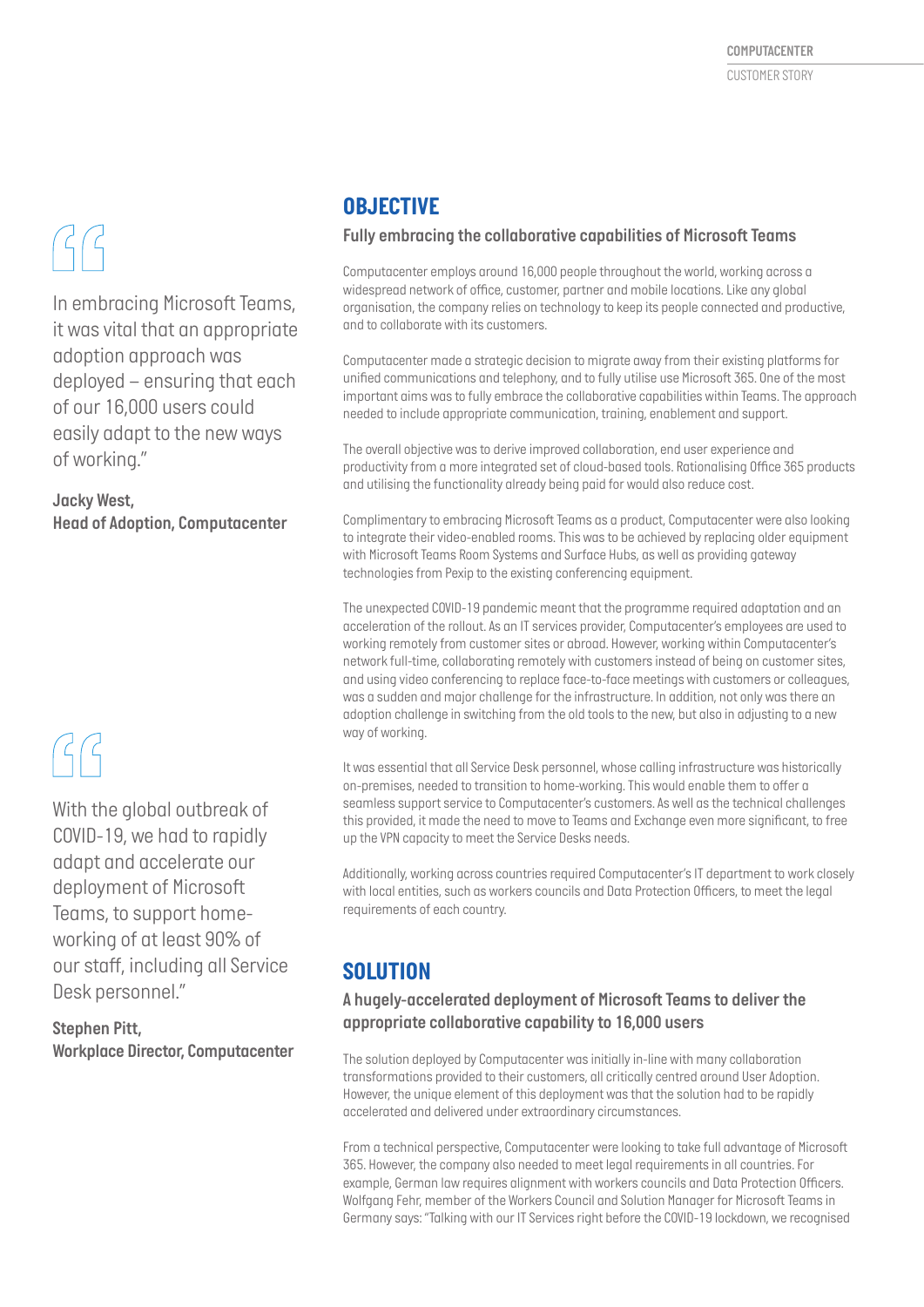# $GG$

*Due to COVID-19, we had to bring forward the launch of Microsoft Teams by 9 weeks and facilitate the homeworking of c.90% of our workforce. To accommodate this, we moved VPN-intense services to the cloud and quadrupled our VPN capacity for our service desks and customers' needs. As a result, our customer services remained unaffected."*

#### *Gwyn Smith, Solution Leader, Computacenter*

## $\mathcal{G}$

*The introduction of Teams has fundamentally changed the way that we work together now and in the future. It has been a genuine gamechanger."*

#### *Stephen Pitt, Workplace Director, Computacenter*

*that increasing our VPN capacity would not be sufficient. Most of the data across VPNs was mail-related. We quickly recognised that speeding up our Exchange migration would provide VPN capabilities needed elsewhere. Within the same day we were able to work with our Workers Council to provide the legal foundation, therefore enabling us to move the data off premises."* 

*From a user perspective, to ensure there was an Adoption strategy in place for Microsoft Teams, the company's Adoption and Change team was assigned to the migration programme. As Jacky West, Computacenter's Head of Adoption explains: "This was to ensure that the deployment of Teams was looked at through the eyes of the users, rather than from just a technology perspective, and that the view of the user is represented at all stages of the programme."* 

*Computacenter used its own User Adoption Framework throughout the programme. The framework's overriding aim is to ensure that investment in digital transformation projects has a quicker return by ensuring users' adoption of new technology, tooling, processes and services. The framework focuses on how the transformation will impact the user by contextualising the value of the new technology and tooling to the way the user works, so that they can see why and how it can improve their working life.* 

*One of the first actions was to create a brand for the programme, while a Yammer channel was created to compliment this along with a dedicated mailbox to help with early-life support and feedback. A microsite (a small auxiliary website designed to function as a supplement to a primary website) was then created to host all material for information, education and feedback.* 

*Business Champions were elected, trained and tasked with ensuring awareness was communicated to all users at all stages of the programme across all countries – naturally sharing their experiences, updates, hints and tips through Microsoft Teams. Computacenter's Solution Leader, Gwyn Smith, was one of those elected Champions. He says: "I was passionate about helping the business get quickly up to speed, giving people the skills needed to help our customers in a time of crisis."* 

*Full support for Microsoft Teams and Exchange Online was also made available through Computacenter's Service Desk via multi-channel support, whilst learning guides and FAQs were issued for users across all geographies.* 

*Collateral was created to help with common adoption challenges, including targeted webinars and knowledge sharing. Features were also matched with personas to help specific groups use the tools in their daily work – i.e. the Personal Assistant community. Elsewhere, dedicated and personalised video-based training was created for VIP users.* 

*All was proceeding to plan until the COVID-19 crisis meant that the deployment of Microsoft Teams was brought forward by 9 weeks. However, despite this aggressive acceleration of the programme, the company's deadline was achieved, bringing with it the collaborative improvements to how users work.* 

*The global crisis also impacted some of the original communication and training plans (posters, digital signage, branded merchandise), and with everyone now working from home, there was no requirement for planned drop-in centres or for Business Champions to be floor-walking. As a result, Computacenter had to adapt from face-to-face education sessions to video enablement, with online training available in three languages: English, French and German.* 

 *The acceleration of the programme meant that Teams was deployed to all staff within a 4-week period during March 2020. User performance was significantly boosted by moving additional on-premises services to Microsoft 365, and adjusting the network and VPN infrastructure to enable users to access their data directly from the cloud. For example, Exchange was switched to Exchange Online, thereby moving mail data traffic off the VPNs.*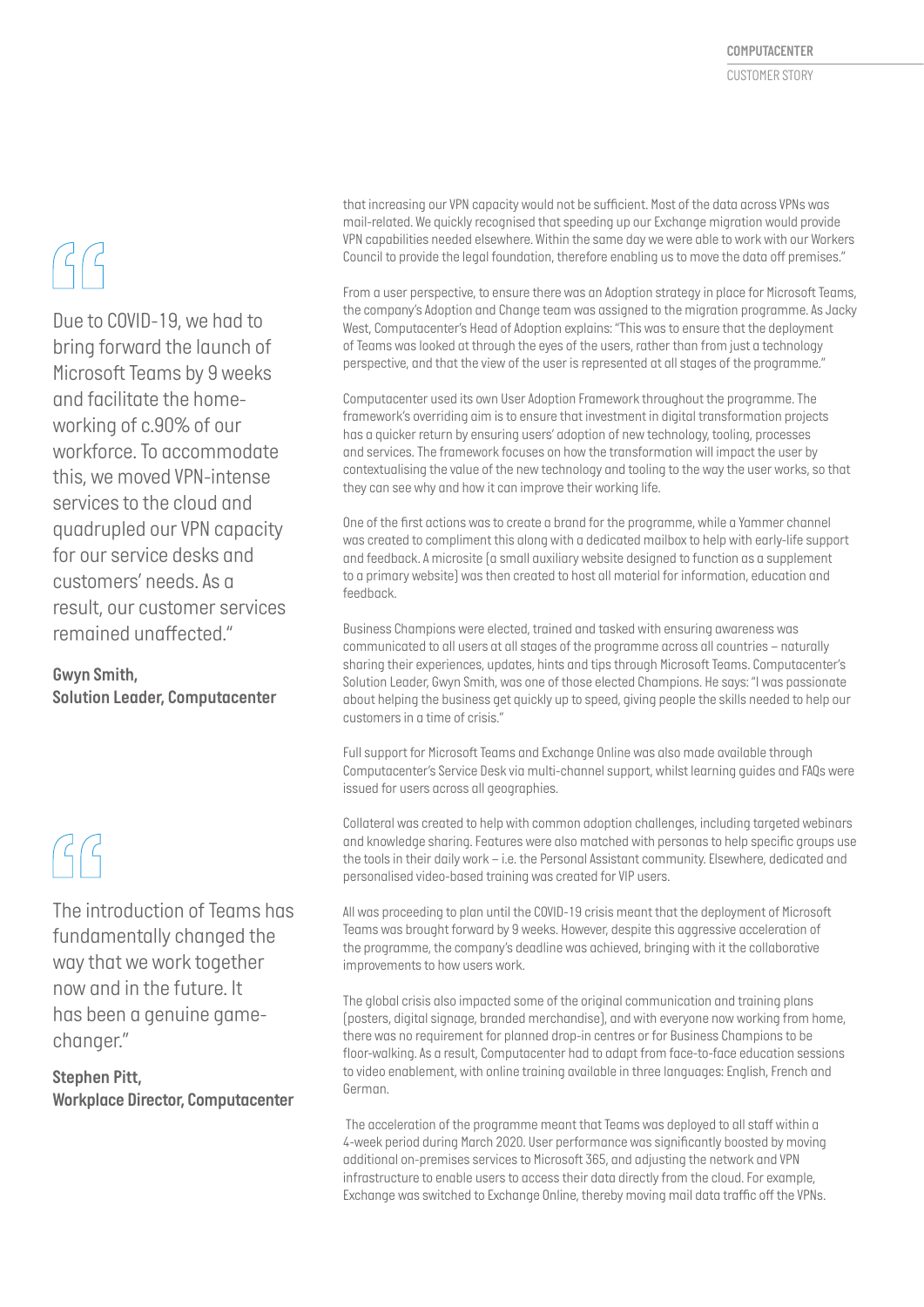*Additionally, the VPN capacity in the company's main data centers was quadrupled. This enabled Computacenter's call centres to leverage additional capacity to remotely assist their customers from their home offices for the first time ever, meaning that service to customers was not impacted.* 

*From a traffic perspective, the VPN was configured with split-tunnels and in-country access gateways. This means that data, such as emails and video conferencing is now accessed directly from the cloud, while in-company data can be accessed via VPN routes in the UK, Germany and South Africa.* 

*Once the deployment of Microsoft Teams was complete, further enablement activities were actioned, including integration of the meeting rooms and the transfer of Public Telephone functionality and devices (PBX, PSTN) to Teams. As Wolfgang Fehr explains: "We were able to equip some meeting rooms with the Microsoft Teams Room system and provided Cloud gateway technologies with Pexip to integrate existing equipment, customers and partners."* 

*For each updated meeting room, a series of appropriate user guides have been written (i.e. Booking Guide and In-room Guides which include step-by-step guides and troubleshooting tips), along with FAQs and service desk support.* 

### *OUTCOME*

#### *Delivering cost reduction, workforce flexibility and business agility*

*The programme to migrate all Computacenter users to Microsoft Teams was successfully completed 9 weeks earlier than planned. In addition, the initial target of enabling c.70% of Computacenter's employees to work from home was significantly exceeded. All employees who were not required to work on-site, were able to access all their IT services remotely. This included all the geographically-dispersed Service Desk staff, meaning Computacenter's service to customers remained unaffected.* 

*At the heart of this success was Computacenter's much-proven User Adoption Framework, ensuring that communication, training, enablement and support met the needs of all the different end users within the company. When circumstances changed with the onset of the global pandemic, the company showed great agility to meet changing requirements – such as adapting office-based education and enablement to be delivered remotely by Teams, or the provision of "Working from Home" and "Good Meeting Etiquette" tips through company webinars.* 

*Feedback from users has also exceeded expectations, with hundreds of staff reporting a significant improvement on quality and functionality. Solution Leader Gwyn Smith provides some remarkable supporting statistics. "Our adoption is impressive in numbers, too. We've seen 430,000 meetings in the last 30 days, and we average over 1 million individual calls a month. Of these calls, more than 97% are rated as "good quality" within Teams, and our users have rated performance at 4.8/5 stars or above on many thousands of occasions."* 

*One of the other key success factors, particularly in Germany, was the close collaboration with data protection officers and workers councils. Computacenter's German Employee Council played an important role in delivering this solution to the revised, aggressive timescales,*  following Germany going into an earlier lockdown than the UK. The council recognised that the *already-upscaled VPN was running at c.85% and sought an emergency meeting and approval for accelerating the Exchange migration. As a result, mailboxes were migrated to Office 365 ahead of schedule, thereby freeing up the required VPN capacity to enable Computacenter's service desks to continue serving their customers from home without impact to customer service.* 

# $G$

*We've seen 430,000 meetings in the last 30 days and we average over 1 million individual calls a month."*

*Gwyn Smith, Solution Leader, Computacenter*

# $GG$

*Microsoft Teams' call quality is so much better for me and really easy to use.*

*Teams has been fantastic for me! Thank you for all efforts in getting this to us in record time!"*

*Computacenter user feedback*